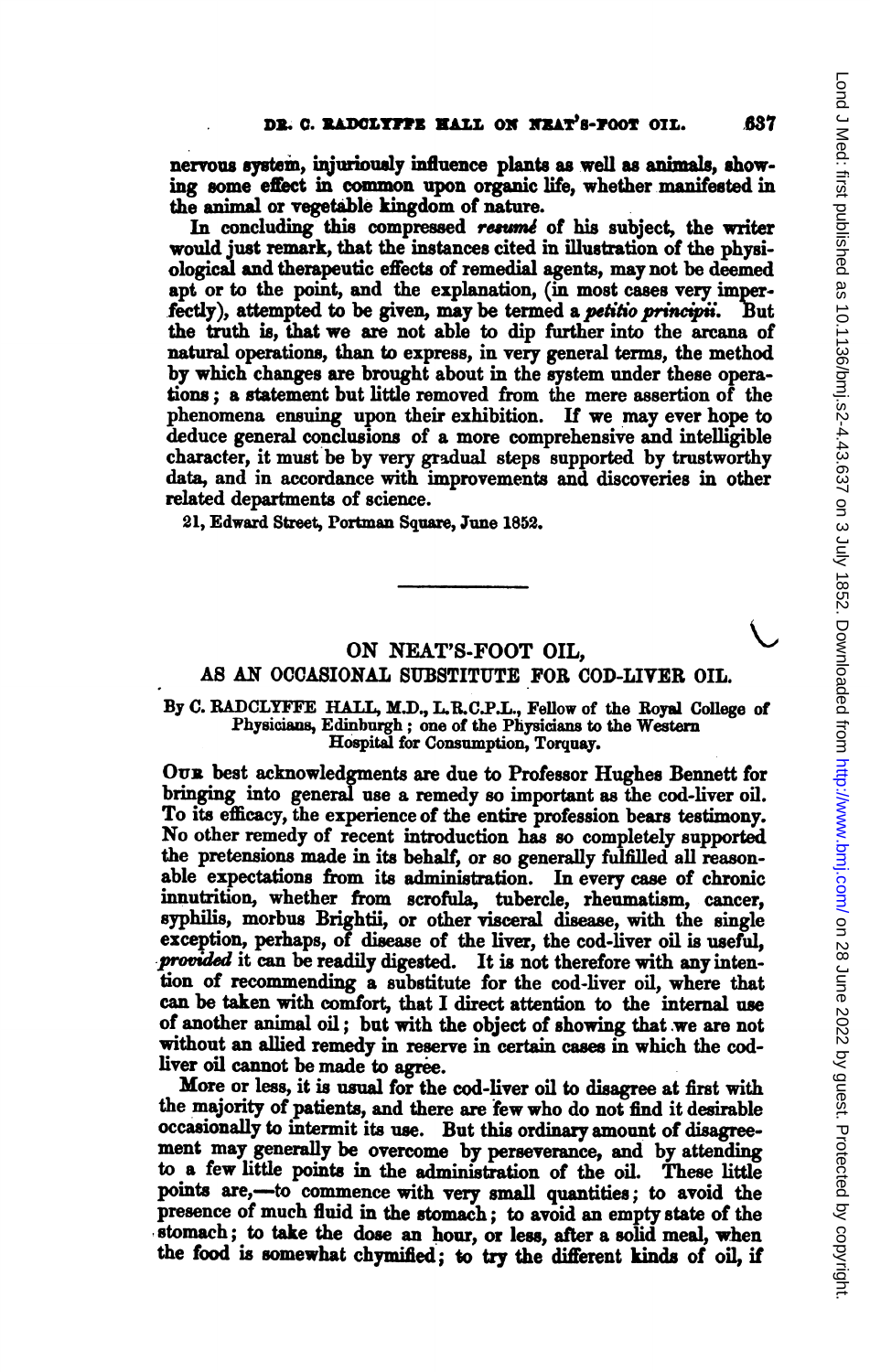the first disagree; and to try different forms of vehicle, until a suitable one be found.

<sup>I</sup> may remark, in passing, that it is a practical error to be anxious in every case to increase the dose of cod-liver oil, so long as the quantity taken already geems to be acting well. Just as a very smal quantity of iron, in a case of anemia, will frequently prove an effective stimulus to the formation of red blood, which will afterwards continue to be formed by the natural energy of the system; so, a very small quantity of assimilable oil appears to give an impulse to nutrition, which extends far beyond the mere assimilation of the oil taken in. The case is different, however, when the system suffers from a draining away of its albuminous and oleaginous elements, in the form of great purulent discharge. The oil is then given as much to furnish supplies as to direct their appropriation, and the only limit to its quantity is the dose that will agree.

It is a mistake to ascribe the disinclination of those who object to cod-liver oil to the disagreeableness of its taste, or the unpleasantness of swallowing it. There are but few patients who object strongly to the mere taking of the oil. It is the indigestibility when taken, the slight malaise, occasional nausea, impairment of appetite, and the reminding eructations for several hours afterwards, that naturally cause disgust. By habit, these effects may cease, and the oil eventually be taken with comfort, and even with an acquired relish. Such a result is especially promoted by occasional attention to the liver. Until the system has been for some time accustomed to the oil, the liver is apt to become sluggish under its use. An intermission of the oil for a few days, once in five or six weeks, and the administration of a mild mercurial often appear to do good in every way. But it is not always so. Some patients are positively unable to persevere in taking codliver oil without so much derangement of digestion as to make the continuance of the remedy unadvisable; and we cannot always succeed by appropriate preliminary treatment in removing the opposition. In cases of chronic phthisis, cod-liver oil will generally disagree:-

1. When there is any considerable febrile movement, whether the local symptoms of active inflammation be distinctly marked or not.

2. When the tongue is morbidly clean, beefy red, glassy, fissured, and the corners of the mouth irritable.

3. When the tongue is thickly furred at the base and sides, but red at the tip, with a glazed patch of clean red in the centre of its dorsum.

4. When the tongue is large, flat, pale, moist, and indented by the teeth, in connexion with general asthenia and its accompanying atonic dyspepsia.

If we can first remove these signs, we thereby lessen the opposition to the oil. In the last-mentioned instance particularly, if we can succeed in curing the asthenia, the case is removed from the category; but until then, cod-liver oil seldom agrees.

Diarrhoea contra-indicates cod-liver oil only when the stomach, as marked by the state of the tongue, participates in the irritation. As Dr. Walshe has remarked, where the oil can be taken in cases of habitual diarrhoea, it does not increase this. But there are occasional exceptions.

In each class of cases referred to above, as those in which cod-liver oil, for the most part, does not agree, I have found the neat's-foot oil agree.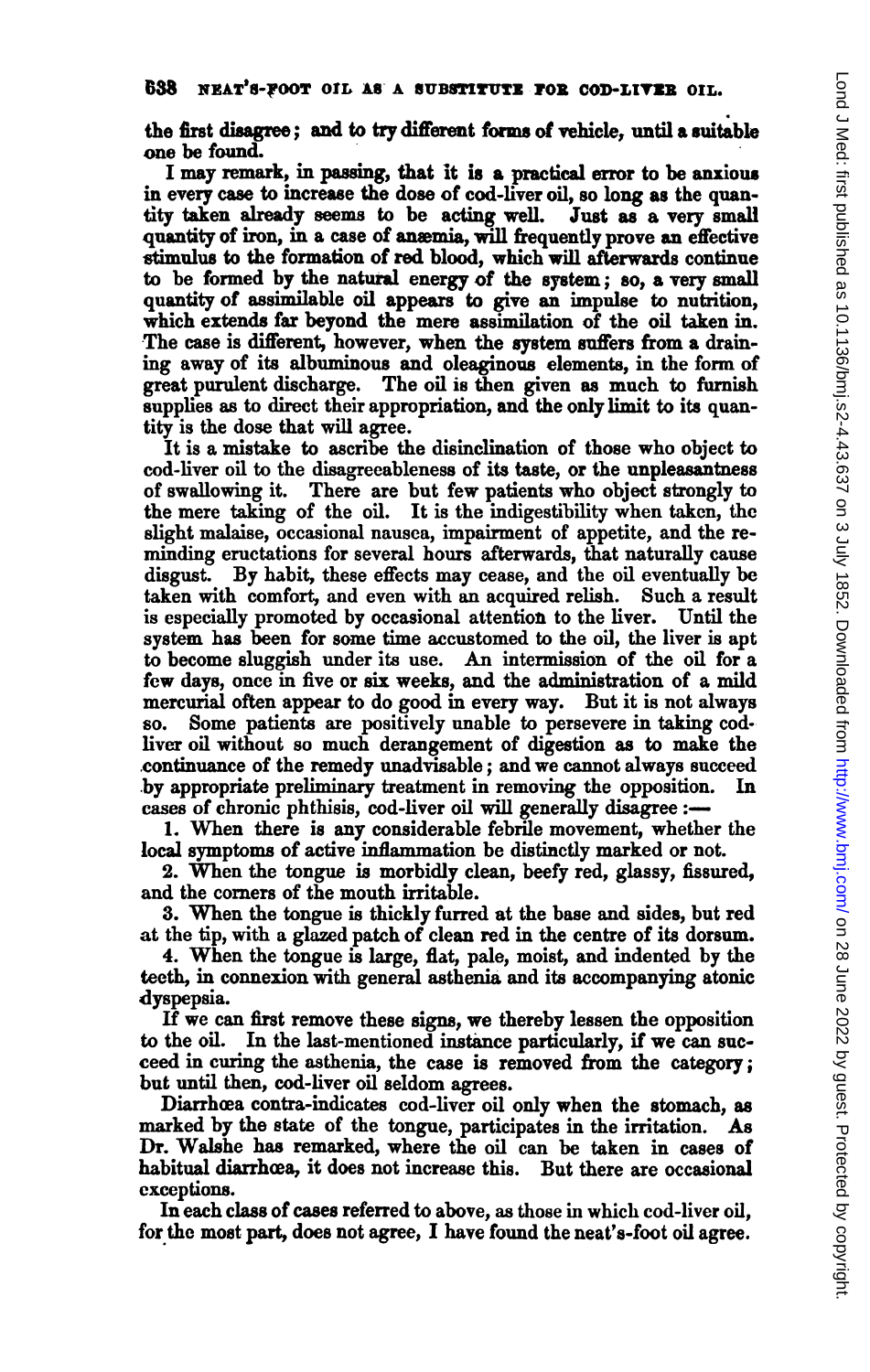Taken in the same way, in the same dose, and with the same precautions as the other, it does not remind the patient of its presence after being swallowed. At first, it commonly acts very gently on the bowels, evincing this rather by softening the evacuations and mantaining their habitual regularity; than by increasing their frequency. In some cases of chronic diarhoa, when the oil has been given in conjunction with tannin, or with nitric acid and opium, the bowels have beoome less irritable under its exhibition. In other cases of diarrhea, the oil has appeared slightly to increase the disturbance. Pains in the chest have improved, the subcrepitant rhonchus at the apex has cleared up, under such circumstances as to give me the impression that the oil had ministered to the result, whilst the general improvement in condition has equalled what we customarily see from the cod-liver oil when it agrees.

The neat's foot oil has also proved of service in simple bronchitis, not connected with tubercle, after the acute stage has passed; in overcoming habitual constipation; in allaying the irritation of hæmorrhoids; and, in general terms, in improving the condition of children who, without manifest ailment, remain too thin, notwithstanding judicious management of their regimen.

In regard to its aperient effect, however, the neat's-foot oil is somewhat uncertain. Usually, as already stated, it at first produces very slight action of the bowels, and then maintains them in a state of regularity. But sometimes it fails to do this, and aperients are required to be superadded. 'On the other hand, in young children, and in some adults, whose bowels were irritable, a relaxed state has ensued after the oil has been taken alone for a few days. In no instance has it appeared to irritate the mucous membrane, or to produce griping. If there is no diarrhœa, the oil may be expected to promote regularity of the bowels, and nothing more. If there is diarrhoea, or the tendency to it, the oil need not on that account be avoided. The conjoint administration of any suitable astringent will enable the oil to be taken with advantage in the majority of cases.

The cod-liver oil, in a few instances, produces an herpetic eruption about the mouth, very trifling in extent, and a sore state of the tongue. So far <sup>I</sup> have not observed such effects from the neat's-foot oil. But as they usually occur in summer, I have not yet had a sufficient opportunity of judging. Neither is my experience at present at all sufficient to allow me to draw any comparison between the cod-liver and the neat's-foot oils, in point of ultimate efficacy, where both agree with the patient. 1 would by no means therefore advise the substitution of the latter, where the former has been habitually taken without inconvenience. There is one exception; when the bowels have been habitually constipated, I have replaced the cod-liver oil by the other with advantage.

As we should anticipate, there are certain of the more acute cases of phthisis in which the neat's-foot oil, (like the cod-liver oil, when it can be taken), proves of no avail in checking the softening of the lung or its attendant emaciation.

The oil of the skate has been supposed with some patients to agree<br>better than the cod-liver oil. I have tried it only twice; in neither I have tried it only twice; in neither case did it agree. The principal claim of neat's-foot oil to attention, therefore, rests upon this, that it will frequently agree with the digestive organs, where the fish oils will not.